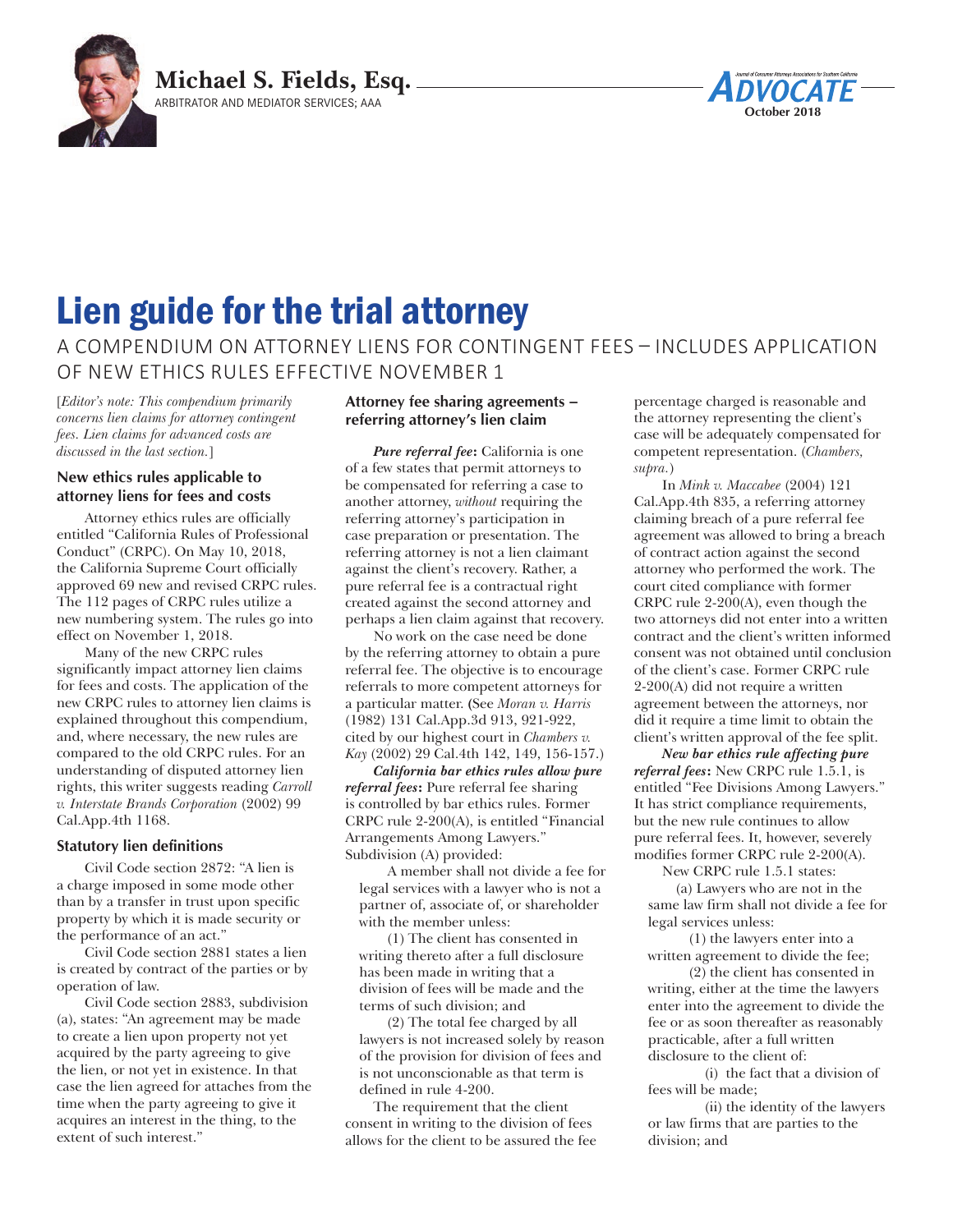(iii) the terms of the division;

(3) the total fee charged by all lawyers is not increased solely by reason of the agreement to divide fees.

and

(b) This rule does not apply to a division of fees pursuant to court order.

The comment to new rule 1.5.1 states: "The writing requirements of paragraphs  $(a)(1)$  and  $(a)(2)$  may be satisfied by one or more writings."

*Violation of rule 1.5.1 may bring disciplinary action by State Bar***:** The "Executive Summary" that accompanied new rule 1.5.1, when it was a "proposed" rule, states that rule 1.5.1 would establish a *disciplinary standard*. That disciplinary standard is set forth in new CRPC Rule 8.4, entitled "Misconduct." New rule 8.4 states in part: "It is professional misconduct for a lawyer to: (a) violate these rules or the State Bar Act . . .."

In *Mark v. Spencer* (2008) 166 Cal.App.4th 219, 226, fn. 4, the court acknowledged that former CRPC rule 2-200 does not specify any penalty for its violation, but under the California Rules of Professional Conduct, violation of the rule can subject an attorney to State Bar disciplinary action (presumably for failing to obtain client consent before fee-splitting.)

*Referring attorney can receive a monetary gift for a case referral without complying with rule 1.5.1***:** Prior CRPC rule 2-200(B) allowed a referring lawyer to receive a "gift or gratuity" for making a recommendation to another lawyer "provided the gift or gratuity was not offered in consideration of any promise, agreement, or understanding that such a gift or gratuity would be forthcoming or that referral would be made or encouraged in the future.

New CRPC rule 7.2(b)(5) has a similar provision. It states:

[A] lawyer may . . . offer or give a gift or gratuity to a person or entity having made a recommendation resulting in the employment of the lawyer or the lawyer's law firm, provided that the gift or gratuity was not offered or given in consideration

of any promise, agreement, or understanding that such a gift or gratuity would be forthcoming or that referrals would be made or encouraged in the future.

Note that a "gift or gratuity" is not a fee split that would fall under CRPC rule 1.5.1. Thus, most likely, there is no contractual recovery or lien claim by the referring attorney.

New CRPC rule 7.2(b)(4) allows for reciprocal referral arrangements that are not exclusive, so long as the client is informed of the existence and nature of the arrangement. Such a reciprocal referral arrangement does not comport with the fee split requirements of new CRPC rule 1.5.1. Most likely, therefore, such arrangement does not have a contractual component or lien right without the performance of work on the referred case by the referring attorney.

*Complying with new CRPC rule 1.5.1 most likely allows the referring attorney to enforce breach-of-contract and lien rights claims for a pure referral fee***:** Under prior CRPC rule 2-200(A), courts recognized that compliance with that rule created a contractual right between the referring attorney and the client's retained attorney.

Compliance with former CRPC rule 2-200(A) did not require the fee-split agreement between attorneys to be in writing. The only writing required was a knowing consent by the client to the identifiable attorney's fee split. That consent could be obtained at any time, even after representation of the client. Thus, under former CRPC rule 2-200 an oral agreement between attorneys to share fees was ethical, contractual and enforceable if the client properly consented in writing. (*Mink,* 121 Cal.App.4th 835.)

*Margolin v. Shemaria* (2000) 85 Cal.App.4th 891, 903, involves a pure referral fee. The client *orally* agreed to the fee split. An oral consent was held not in compliance with the *written* consent requirement of former CRPC rule 2-200 (A), and such noncompliance "rendered the fee sharing agreement [contractually]

unenforceable." The court upheld the trial court finding that ". . . plaintiffs do not have a *viable* contract [with defendant] for fee sharing because the contract does not comply with rule 2-200 . . ., which prohibits such sharing of fees unless certain specified conditions are met." [Italics in original.] (*Id.* at p. 894.)

**October 2018**

Under new CRPC rule 1.5.1., a pure referral fee agreement is most likely contractually enforceable if the six basic requirements of new rule 1.5.1 are met:

(i) the fee split agreement between the lawyers is in writing;

(ii) identity of the lawyers is set out in the written agreement;

(iii) terms of the fee split division are set out in the written agreement;

(iv) the client consents in writing to the prospective fee split either on the written agreement executed by the lawyers or on a separate writing with the terms of the fee split and identification of the lawyers set out;

(v) all of the requirements must be met *early-on* in the referral process; and

(vi) the gross fee charged by all lawyers is not increased solely by reason of the fee split agreement.

For attorney lien rights, see *Carroll v. Interstate Brands Corporation* (2002) 99 Cal.App.4th 1168. *Carroll* is a commonly cited case requiring privity of contract between the claiming lawyer and the client. *Carroll* further holds a pure referral fee contract should be found to exist if the lawyers follow the requirements of new CRPC rule 1.5.1.

It seems unlikely that a referring lawyer seeking enforcement of a pure referral fee needs to file a declaratory relief action against the client to establish the referring lawyer's lien claim amount, as required in *Mojtahedi v. Vargas* (2014) 228 Cal.App.4th 974. *Mojtahedi,* concerns a *non-*pure referral fee case. A declaratory relieve action was required in *Mojtahedi* to establish the validity and value of complaining attorney's lien claim. In a pure fee referral matter that fully comports with new CRPC rule 1.5.1, the amount of the referring lawyer's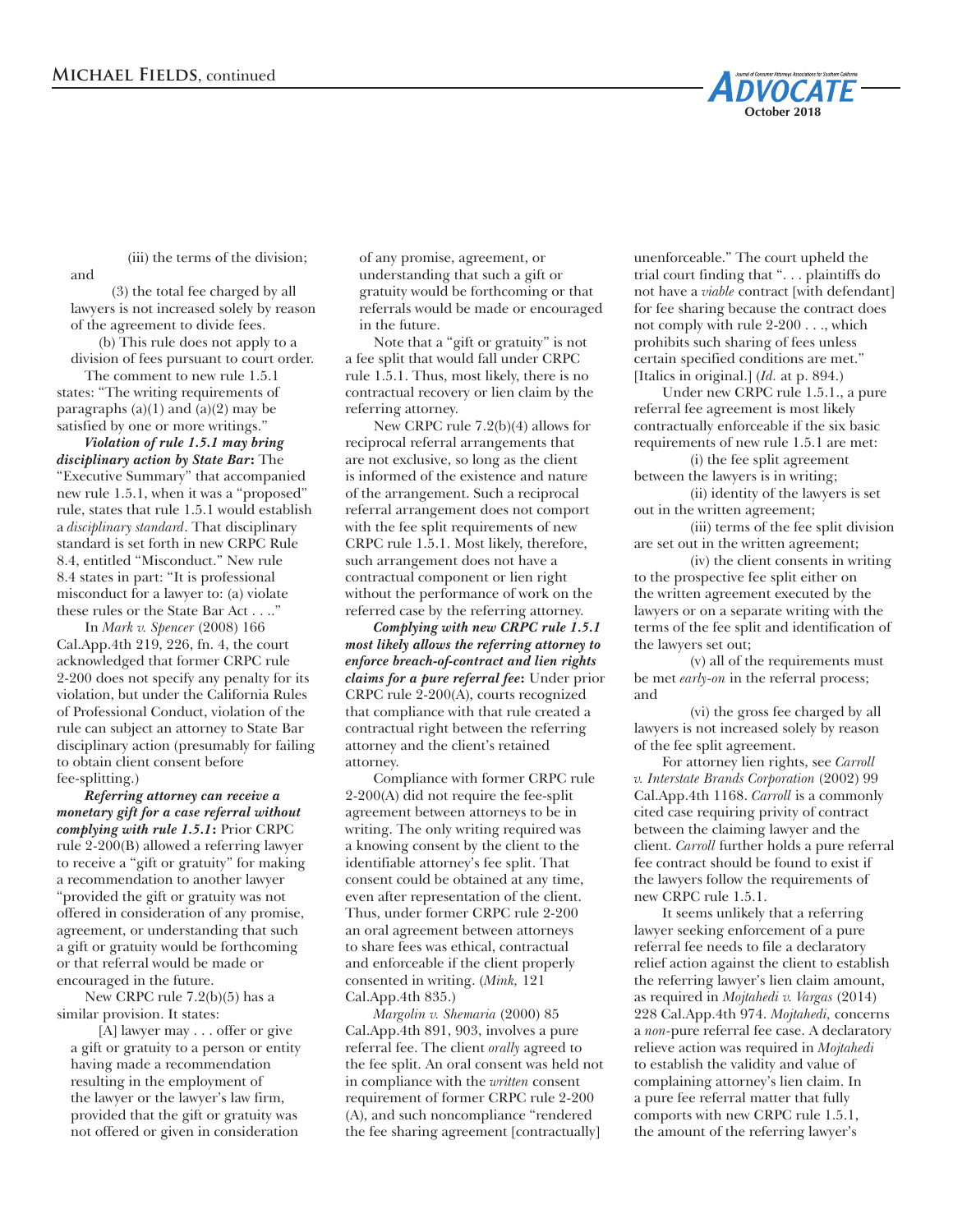

lien claim is predetermined by written agreement.

#### **Client's consent in writing to a pure fee split is mandatory**

Failing to obtain a written consent by the client to a fee split has been the subject of great consternation and litigation by attorneys who are not paid in accordance with the fee split agreement. To that end, the California Supreme Court has ruled on this issue three times, as follows:

**a.** *Chambers v. Kay* (2002) 29 Cal.4th 142, 150, holds a non-retained attorney (Chambers), assisting a retained attorney (Kay), may not recover a contracted percentage fee split *or* a quantum meruit fee against case recovery. Neither attorney obtained the client's informed written consent to the pure referral fee split, as required by former CRPC rule 2-200(A)

*Chambers* applies former CRPC rule 2-200(A) beyond a pure referral fee dispute. It holds the rule also requires a client's informed written consent to a fee split, where *work* for the client is divided between attorneys. The Court, however, allowed a quantum meruit claim by Chambers against the first attorney, Kay.

**b.** *Huskinson & Brown v. Wolf* (2004) 32 Cal.4th 453, 456, allowed the first attorney to recover *quantum meruit* fees for work performed, but not the contracted percentage agreed to between the attorneys. Percentage fee recovery can only be obtained if the attorneys comply with former CRPC rule 2-200(A) and obtain the client's informed written consent to the percentage fee split. "[R]ule 2-200 does not preclude quantum meruit recovery when its client disclosure and consent requirements are not met . . ."

*Huskinson* further states: "Notably . . . rule 2-200 does not purport to restrict attorney compensation on any basis other than a division of fees. Nor does it suggest that attorneys or law firms are categorically barred from making or accepting client referrals, from agreeing to a division of labor on a client's case, or from actually working on a case where labor is divided." (*Id.* at p. 458.)

**c.** *Fletcher v. Davis* (2004) 33 Cal.4th 61, 64, holds that an oral contingent *hourly* fee agreement is a charging lien that creates an adverse interest on the client's property rights and thereby violates former CRPC rule 3-300 [now rule 1.8.1]. Such a lien, to be enforceable, requires a client's informed written consent. This rule, however, has no application to a charging lien that secures payment of a contingent fee. (See *Plummer v. Day/Eisenberg* (2010) 184 Cal.App.4th 38.)

In both *Chambers* and *Huskinson*, the client did not consent to the attorneys' contractual fee split, and the court found an attorney seeking quantum meruit fees can only recover such fee calculation from the retained attorney.

# **Equitable estoppel may prevent retained attorney from denying pure referral split**

In a pure referral fee case involving a class action, the retained attorney was equitably estopped from denying a fee split agreement with referring attorney. After new class representatives were brought into class, retained classaction attorney failed to obtain new class member consents to fee-split, as then required under former CRPC rule 2-200, refused to allow referring attorney to obtain class clients consent to referral fee split, and failed to disclose to court fee-splitting agreement with referring attorney, as then required under former CRPC 3.769.

In *Barnes, Crosby, Fitzgerald & Zeman, LLP v. Ringler et al* (2012) 212 Cal.App.4th 172, the court held that under the former rule,

[A]n attorney may be equitably estopped from claiming a fee-sharing contract is unenforceable due to noncompliance with [former] rule 2-200 or [former] rule 3.769, where attorney is responsible for such noncompliance and has unfairly prevented another lawyer from complying with the rules' mandates. [Brackets added.]

# **Client must be in privity of contract to be liable to non-retained attorney**

A client is not liable for fees to any attorney with whom the client is not in privity of contract. In *Strong v. Beydoun*  (2008) 166 Cal.App.4th 1398, the first attorney retained attorney Strong to assist with the case. The first attorney and Strong had a fee sharing agreement that was not signed by the client, nor did the client in any way agree to a contract with Strong. Strong sued client and first attorney for quantum meruit. Court held no contractual agreement with client; client is not obligated to Strong on any of the stated counts; and Strong's only claim was against the first attorney for provable quantum merit fees.

# **Retained attorney's contingent fee lien claim against case proceeds**

*Charging lien***:** A retained attorney's lien for fees and costs against a client's interest is a "charging lien." In California, a charging lien can only be imposed if the client has executed an informed written retainer consent to fee division, after written disclosure of its terms; i.e., the creation of a written contract. A charging lien is typically found to be created in contingent fee retainer contracts for personal injury matters. A charging lien can be claimed in certain probate matters involving contingency recoveries for the estate. In such matters, the probate court is required to order payment of the contingency directly to the successful attorney, and the attorney is not required to file a creditor's claim. (See *Novak v. Fay*  (2015) 236 Cal.App.4th 329.)

Statutory contractual retainer fee requirements can be found in Business and Professions Code sections 6146 (medmal fee), 6147 (tort contingent fee) and 6148 (hourly fee). State Bar ethic rules also have requirements for contingent and hourly fee contract terms. (See new CRPC rule 1.5 and former CRPC rule 4-200(A).)

*Hourly* fee retainer contracts require adherence to new CRPC rules 1.5 and 1.8.1 [former CRPC rules 4-200 and 3-300]. New rule 1.8.1 has restrictions for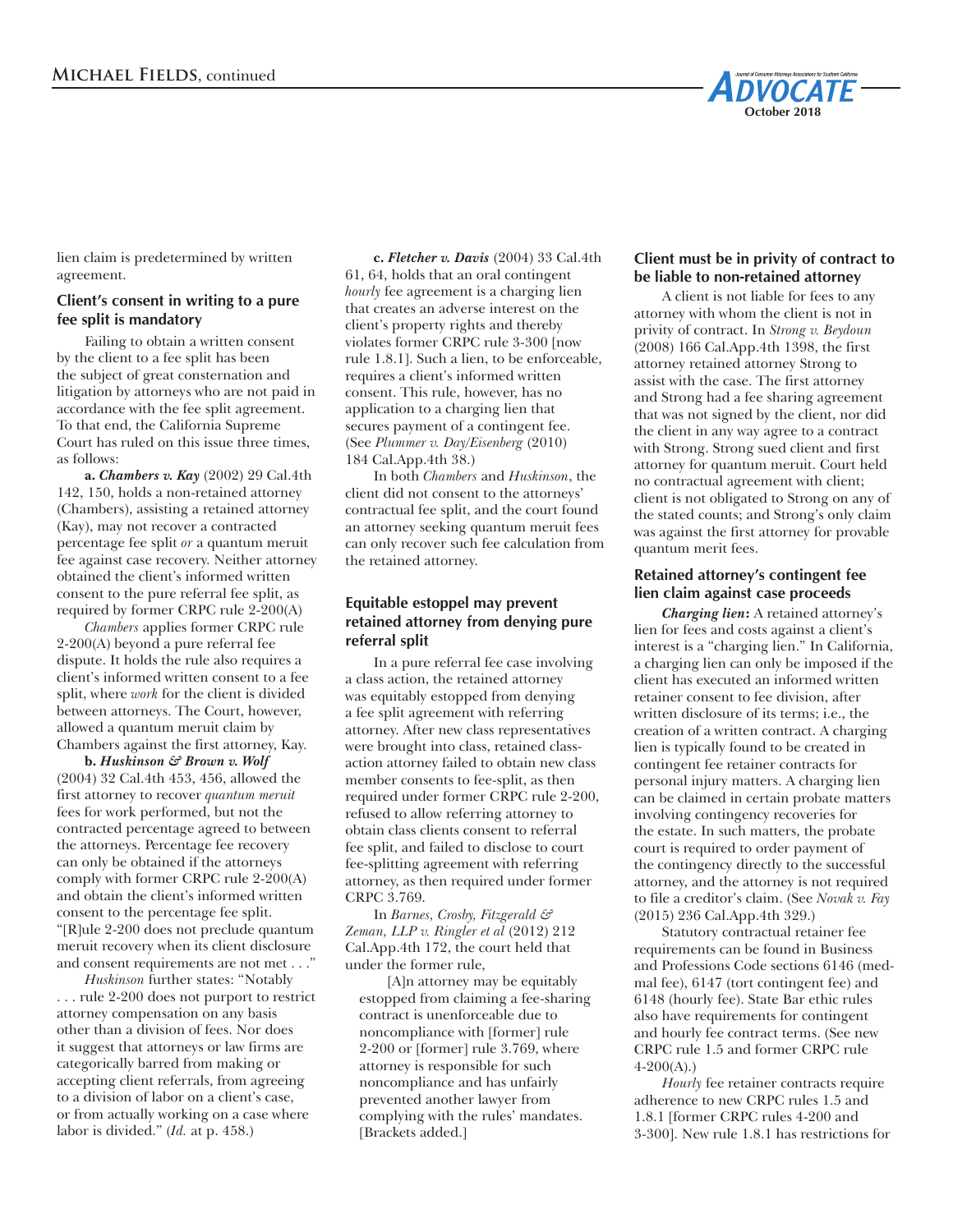lawyers who have business dealings with clients. (See *Fletcher v. Davis* (2004) 33 Cal.4th 61, 71 for application of former CRPC rule 3-300.) "A charging lien is . . . an adverse interest within the meaning of CRPC rule 3-300 and thus requires the client's informed written consent." *Fletcher* refused to enforce an *oral* contingent *hourly* fee agreement. (*Id.* at p. 64.)

The *Fletcher* court held that *without* a client's written informed consent to an *hourly* contingent fee agreement, an adverse interest in the client's property is created and former CRPC rule 3-300 is violated. A *percentage* contingent fee contractual retainer, however, is not held to fall under the requirements of former CRPC rule 3-300. (*Plummer v. Day/ Eisenberg* (2010) 184 Cal.App.4th 38, 49.)

A charging lien is typically a "secret lien," in that it is contractual and typically not publicized. A non-secret lien is typically one that is filed with some government body, such as a real estate lien filed with a county recorder.

*Written contract required***:** Unlike other states, where an attorney's lien for fees and costs can be created by operation of law, California requires a written contract between the attorney and client. California does recognize certain liens, such as mechanics liens and service liens, are created by operation of law. (*Fletcher, supra,* at p. 61-62.) An attorney lien on a judgment is not automatic, but it may be created by contract. (*Del Conte Masonry Co. v. Lewis* (1971) 16 Cal.App.3d 678, 680.)

*Centenko v. United California Bank*  (1982) 30 Cal.3d 528, 531, holds an attorney fee contract is *usually* an express provision in a retainer contract, but "it may be implied if the retainer agreement between the lawyer and client indicates that the former is to look to the judgment for payment of his fee." *Centenko* notes that a charging lien can secure either an hourly or contingent fee. (*Id.* at pp. 531- 532.)

*Attorney lien claimant must be privity of contract with client*: Associate attorney employed by law firm that contracts with a client has no lien claim on the

recovery, even though the employing attorney and the associate attorney have a mutual contract granting the associate a percentage of the recovery. (*Trimble v. Steinfeldt* (1986) 178 Cal.App.3d 646; see also *Carroll,* 99 Cal.App.4th 1168, which is a commonly cited case requiring privity of contract between the claiming attorney and client.)

In *Carroll,* a lawyer in the plaintiff attorney's office sought a lien for fees owed by his attorney employer for work on the underlying plaintiff 's case. The claiming lawyer was not in contract with the client and had no enforceable lien rights. The *Carroll* case provides an explanation of attorney lien claims and is a good source of information on the issue.

Where an associate attorney was *named* in the retention contract executed by the client and contracting attorney, the associate attorney was held to be in contract privity with the client. The contract also supported a conversion cause of action against a subsequently retained attorney. (See *Plummer,* 184 Cal.App.4th 38, 48.) In *Plummer,* attorney Plummer was a named payee on the settlement check, yet the subsequent attorney deposited the check in its client trust account without Plummer's endorsement and failed to distribute any portion of the attorney fee to Plummer.

#### **Attorney lien claimant is an equitable assignee**

"While a contingent fee contract with creation of a lien in favor of counsel does not operate to transfer to counsel any part of the client's cause of action, it does give him a lien upon the recovery, and the attorney is regarded as an equitable assignee of the judgment or settlement to the extent of fees and costs which are due him for services." [Citations omitted.]. (*Siciliano v. Fireman's Fund Ins. Co.* (1976) 62 Cal.App.3d 745, 752.) This old rule most probably assures that an attorney representing a plaintiff will have the attorney's name placed on a settlement check issued by the tortfeasor's insurance carrier. The attorney's lien rights are

protected, however, even if a lien notice is not served on the opposing party or insurance company.

**October 2018**

**DVOCATE** 

# **Lien right is best to be specified in retainer contract**

Although some cases hold an attorney's lien for fees and costs may be *implied* by the general language of a retainer contract (*Gelfand, Greer, Popko & Miller v. Shivener* (1993) 30 Cal.App.3d 364, 371), it is best to explicitly specify an attorney's lien rights within the retainer contract.

#### **Former attorney's quantum meruit lien claim**

Where an attorney is discharged, justifiably withdraws from representing a client or where the contingency contract is voidable due to the failure of including all the provisions listed under Business and Professions Code section 6147(a), the discharged attorney is entitled to a quantum meruit recovery. Many times in such matters disputes arise between a first and second attorney as to the amount each is legally entitled to receive from a client's recovery. (See *Weiss v. Marcus* (1975) 51 Cal.App.3d 590, 598.)

#### **Quantum meruit defined**

Quantum meruit is a legal principle that implies a promise to pay for services that were not gratuitously put forth. The burden is on the party seeking compensation to prove value of services rendered and that the services were provided at the request of the party to be charged. "To recover in quantum meurit, a party need not prove the existence of a contract [citations], but it must show the circumstances were such that 'the services were rendered under some understanding or expectation of both parties that compensation therefore was to be made."' (*Strong,* 166 Cal.App.4th 1398, 1404.)

# **Establishing quantum meruit rights of competing attorneys**

A lien for fees is to be established on a quantum meruit reasonable value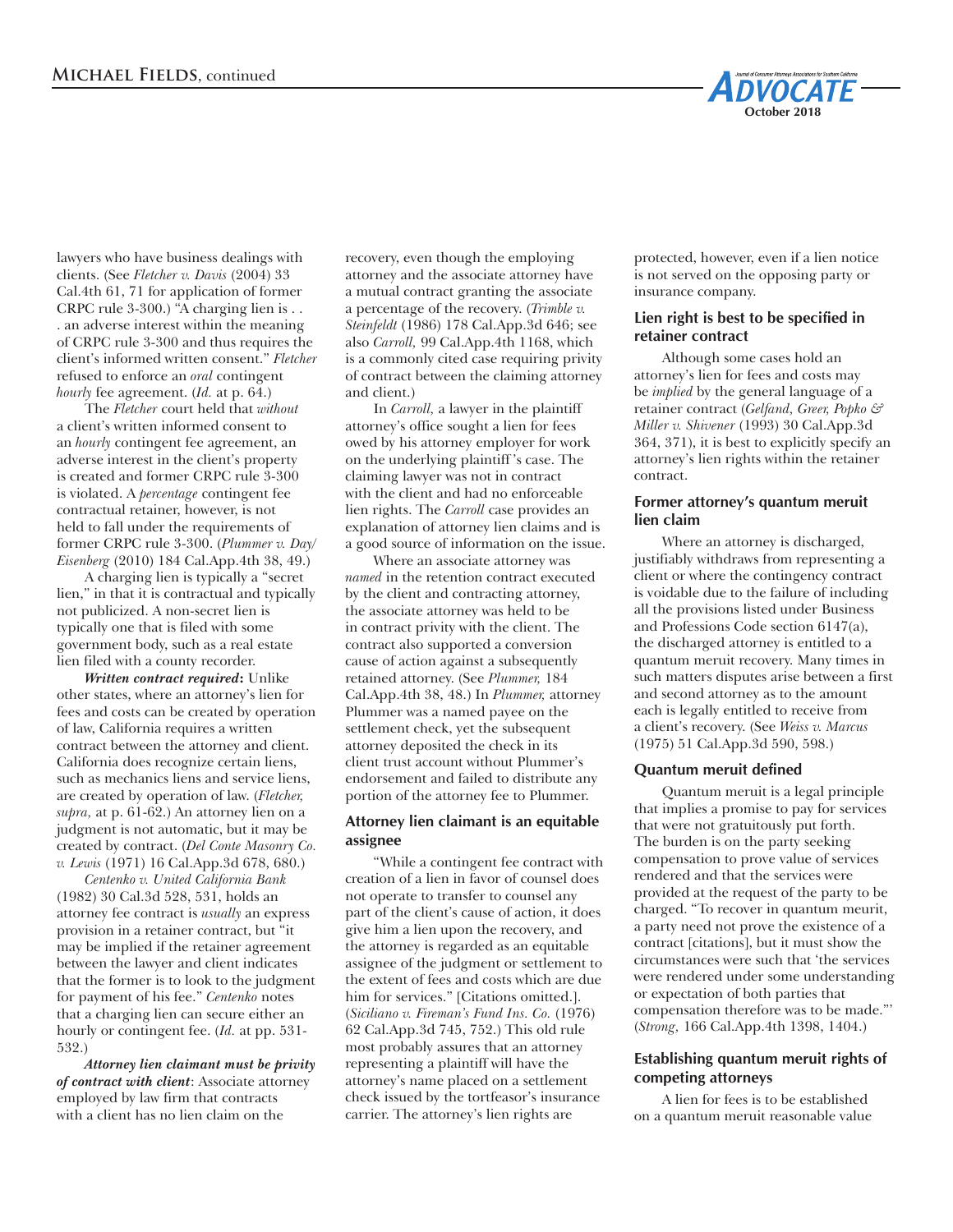

basis. *Fracasse v. Brent* (1972) 6 Cal.3d 784, is the seminal case recognizing that a contingent fee attorney discharged prior to recovery of an award or settlement may recover the reasonable value of services rendered up to the time of discharge.

"An attorney's contingent fee contract does not operate to transfer part of the cause of action to the attorney but only gives him a lien on his client's recovery. . . . Compensation must be sought in an independent action by the attorney against the client, and not by application to the court in which litigation is pending." [Citations omitted.] This holding is the basic rule requiring a dismissed attorney to file a separate action for quantum meruit fees against his/her former client, and it does not permit the attorney to intervene in the underlying case for a fee claim. (*Hendricks v. Superior Court* (*Sefton*) (1961) 197 Cal.App.2d 586, 589.)

But, see *Law Offices of Stanley J. Bell v. Shine, et al*., (1995) 36 Cal.App.4th 1011, where attorney allowed trial judge in underlying case to rule on an attorney lien claim. In a separate action to collect on the lien claim, the court estopped collection as being barred by res judicata due to the underlying case judgement.

#### **Second attorney liability**

In *Olsen v. Harbison* (2010) 191 Cal.App.4th 325, the court found no viable right by the first attorney against the second attorney for quantum meruit, fraud and deceit, interference with contractual relations, breach of contract, unjust enrichment or constructive trust – the entire burden for the first attorney's fee is upon the client who agreed to the fee split and then fired the first attorney.

A contrary holding can be found in *Plummer,* 184 Cal.App.4th 38, where the court allowed causes of action for conversion and intentional interference with prospective economic damages against the second attorney. The second attorney deposited the settlement check with Plummer's name as payee, not obtaining Plummer's signature on the check and not paying Plummer any portion of the fee.

#### **Separate action against client required before second attorney can be sued**

The cases are clear that a court in an *underlying* case, where a first lawyer seeks to assert a lien claim for fees, has no power to determine the amount of the lien nor to order payment of the lien to the complaining attorney. That determination is a separate action by the first lawyer against the former client, and the former client can assert defenses to the dismissed attorney's lien claim. (*Bandy v. Mt. Diablo Unified School District* (1976) 56 Cal.App.3d 230 and *Valenta v. Regents of University of California* (1991) 231 Cal.App.3d 1465.)

Unless there is privity of contract with a second attorney regarding attorney-fee sharing, an action to recover attorney fees in a separate action for breach of contract (and probably any action) by a dismissed attorney must be brought only against the client with whom the complaining attorney had a contract for attorney services. (See *Brown v. Superior Court* (*Cyclone*) (2004) 116 Cal.App.4th 320, 328-330, where the attorney sought lien priority over a judgement creditor's lien.) *Brown* is widely cited as authority in contingent fee lien claim cases. (But see *Weiss,* 51 Cal.App.3d 590, 598, where the court recognized a direct lawsuit by the discharged attorney against the client's newly retained attorney.)

# **Declaratory relief action against client is first step**

". . . Compensation must be sought in an independent action by a complaining attorney against the client, and not by application to the court in which the underlying litigation is pending." (*Hendricks v. Superior Court*  (*Sefton*) (1961) 197 Cal.App.2d 586, 589, which is widely cited as the basic rule requiring a dismissed attorney to file a separate action against the client to establish quantum meruit fees. It does not permit the dismissed attorney to intervene in the underlying case for his or her fee claim. [Citations omitted.])

A significant ruling holds that before a first attorney can claim a lien and sue

a second attorney for a portion of fees obtained on a contingency recovery, an action for declaratory relief must be brought against the client to determine the lien's validity, value and enforceability. (See, *Mojtahedi,* 228 Cal.App.4th 974, where the dismissed attorney wrongly brought an action against the second attorney to recover quantum meruit fees instead of against the former client; But see *Southern California Gas Co. v. Flannery*  (2016) 5 Cal.App.5th 476, 496, where tortfeasor interplead settlement funds and both client and former attorney were named parties; held former attorney's response to interpleader action with motion for attorney fees was adequate for court to determine validity and value of former attorney's lien claim.)

Declaratory relief actions are allowed under Code of Civil Procedure section 1060 et seq. for "an actual controversy" to seek a judicial declaration of rights and duties before there is any breach of an obligation regarding the declaration sought. The declaratory relief can operate prospectively in the interests of prospective justice and to establish rights. (See *Parsons v. Tickner* (1995) 31 Cal.App.4th 1531, 1533, holding that a declaratory relief action can depend on the outcome of a pending action.) Note that a declaratory relief action is entitled to trial setting priority, but a declaratory relief action combined breach of contract action is not granted the priority. The breach action is to be conducted at a later time. (Code Civ. Proc., § 1062.3)

# **Discharged attorney's rights after declaratory relief action is second step**

*Mojtahedi, supra,* states: "[T]he [discharged] attorney's lien is only enforceable after the attorney adjudicates the value and validity of the lien in a separate action against his client" \* \* \* "Plaintiff provided the services to the clients, not to Defendant [second attorney] . . . Plaintiff must thus litigate with the clients to determine the reasonable cost of the services provided to them."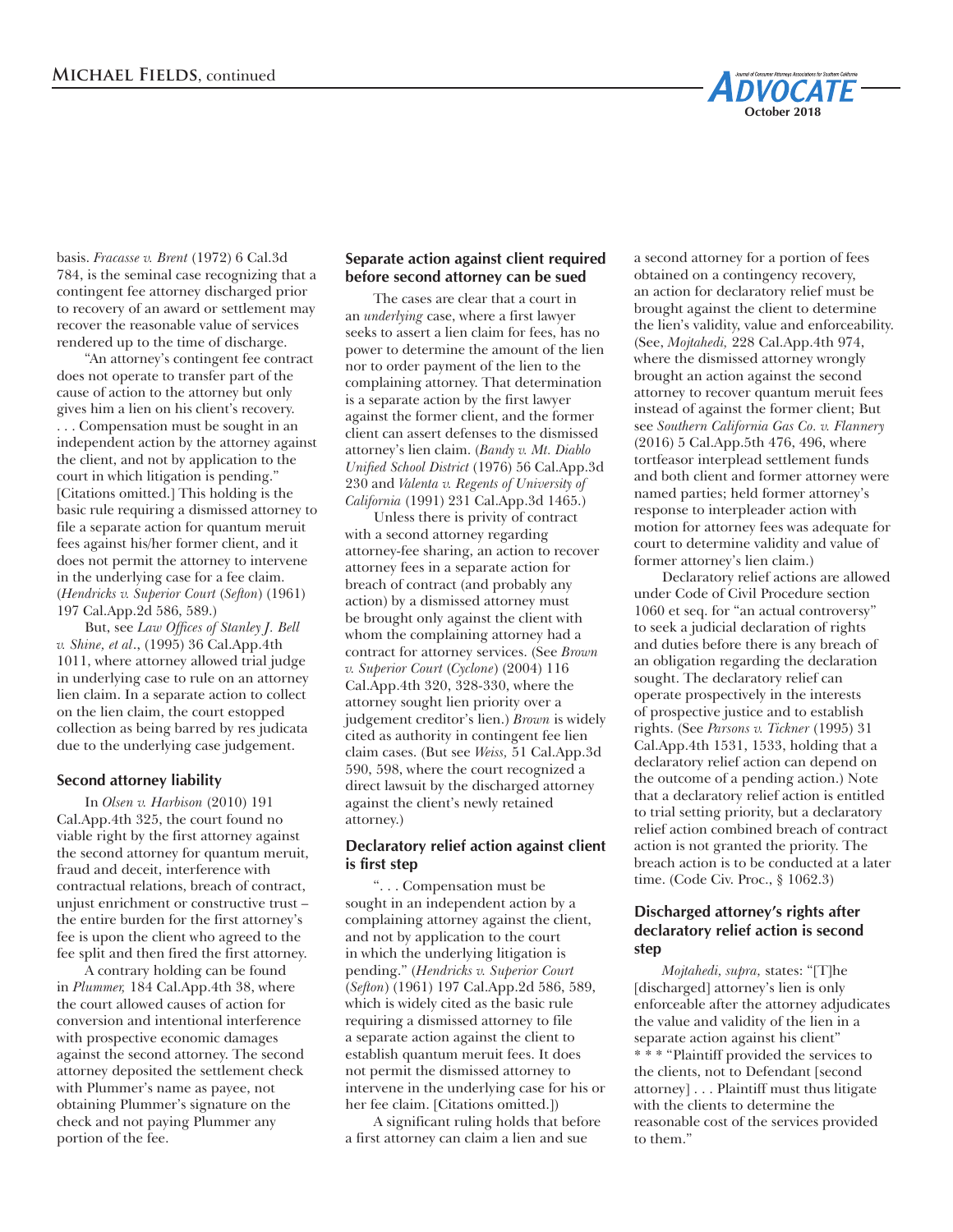

*Mojtahedi* explains that a declaratory relief action against the former client is recognized as a procedure to establish a dismissed attorney's lien claim and cited *Brown v. Superior Court* (*Cyclon*)*,*116 Cal.App.4th 320, 328-330. *Mojtahedi*  was not clear whether the new second attorney and a paying insurance company or defendant in the underlying case can be a party defendant in the declaratory relief action. The court hinted that an action against the second attorney may be appropriate *after* the establishment of the "existence, amount, and enforceability of his lien on the settlement money." "If successful in a declaratory relief action regarding the reasonable value of his services, Plaintiff 's fees will be paid out of the clients' settlement proceeds." (*Id.* at p. 978.) But see *Southern California Gas Co. v. Flannery* (2016) 5 Cal.App.5th 476, 496, where tortfeasor interplead settlement funds and both client and former attorney were named parties; held former attorney's response to interpleader action with motion for attorney fees was adequate for court to determine validity and value of former attorney's lien claim.

#### **Mandatory fee arbitration correlation**

Be aware that any action against a client or former client for a fee dispute must comply with California's Mandatory Fee Arbitration Act (MFAA), set forth in Business and Professions Code section 6200 et seq. A must reading of an attorney's travail and loss after successfully winning an MFAA arbitration award is *Loeb v. Record* (*Bardat & Edwards*) (2008) 162 Cal.App.4th 431. (See also *Mardirossian & Associates v. Ersoff*  (2007) 153 Cal.App.4th 257, fn.3; see also Formal Opinion No. 2009-177 of the State Bar Standing Committee of Professional Responsibility and Conduct for suggestions on how to correlate with the MFAA.)

#### **Quantum meruit recovery**

In order to have a quantum meruit recovery, the attorney must have been in privity of contract with the client. Thus, in *Strong v. Beydoun* (2008) 166 Cal.App.4th

1398, the second attorney was brought into the case by the first attorney. They had a contract to split fees. Second attorney never contracted with client. Second attorney sued client for fees, but court found no privity of contract between second attorney and client; therefore, first attorney and not client was responsible for fees, as there was privity of contract between the two attorneys.

# **Calculation of quantum meruit amount**

Most attorneys representing personal-injury clients do not keep time records. That makes it difficult to prove time spent on a client's case before discharge. The court recognized such a problem in *Mardirossian & Associates v. Ersoff* (2007) 153 Cal.App.4th 257, 269. ("[T]here is no legal requirement that an attorney supply billing statements to support a claim for attorney fees." [Citation omitted.] Note also that neither Bus. and Prof. Code, § 6146 nor 6147 require a contingent fee attorney to maintain time sheets or billing records.)

*Ersoff* allows a discharged attorney to testify as to the *estimated* amount of time spent on each element of representation prior to discharge. The court also holds there are three elements in proving quantum meruit: (1) the number of hours reasonably expended multiplied by a reasonable hourly rate; (2) provable evidence supporting the hours worked and the claimed rate; and (3) proof with expert testimony that the total fees incurred were reasonable. Reasonableness includes the nature of the litigation, its difficulty, the amount involved, skill required in handling the matter, employed skill, attention given to the issues, the success or failure of the attorney's efforts, age, experience, skill and learning of the attorney handling the matter. (*Id.* at p. 272.)

An egregious violation of State Bar ethics rules or violation of law can preclude an attorney from recovering quantum meruit fees. (See *Pringle v. La Chapelle* (1999) 73 Cal.App.4th 1000.)

# **Disputed attorney fees are subject to proration**

Quantum meruit need not be an hourly calculation. It can be *prorated*, dependent and adjusted for contingency matters, costs expended, time delays and other factors. A good discussion on proration as a determination of reasonable value is found in *Cazares v. Saenz* (1989) 208 Cal.App.3d 279. Factors establishing proration can create a value greater than a mere calculation of expended hours. Thus, when the total fee value exceeds the recovered amount, fee proration is determined in proportion to the efforts put forth by the dueling attorneys. "[T]he proper application of the *Fracasse* rule is to use an appropriate pro rata formula which distributes the contingent fee among all discharged and existing attorneys in proportion to the time spent on the case by each." (*Spires v. American Bus Lines*  (1984) 158 Cal.App.3d 211, 216.)

# **Cost recovery**

Unless the contract provides for payment of costs immediately upon discharge, advanced costs will be deferred until resolution of the case. (*Kroff v. Larson*  (1985) 167 Cal.App.3d 857.)

#### **Retention of monetary lien claim**

As to what happens to the liened money or property is not explained in the cases. In no event should a client's agreed portion of the settlement be withheld pending the resolution of the fee dispute or should the disputed fee be placed in the client trust account. (*Shalant v. State Bar* (1983) 33 Cal.3d 485; but see section below entitled *"*Ethical considerations regarding settlement checks*.*")

# **Client's duty to protect attorney's fee**

A client's conduct cannot interfere with an attorney's right to secure the contracted fee. For a review of the client's duties to the attorney, and liability for breach of that duty, see *Little v. Amber Hotel Co.* (2011) 202 Cal.App.4th 280.

# **Discharged attorney's lien claim for fees**

*Quantum meruit recovery***:** A client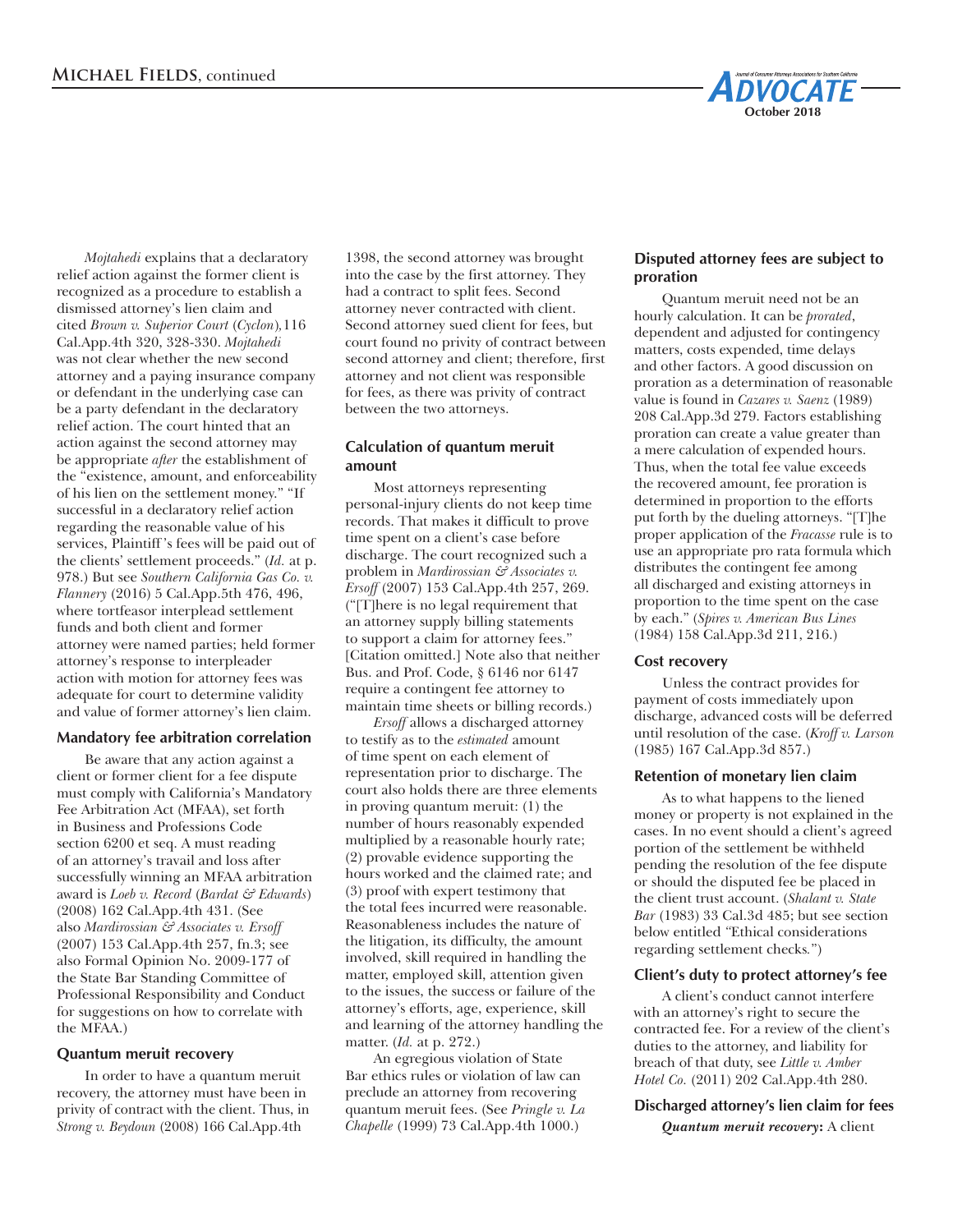

*Discharge on courtroom steps***:**  In *Fracasse,* the court stated: "To the extent that such discharge occurs 'on the courthouse steps,' where the client executes a settlement obtained after much work by the attorney, the factors involved in a determination of reasonableness would certainly justify a finding that the entire [contingent] fee was the reasonable value of the attorney' services." (*Id.* at pp. 790-791.) Note that under *Fracasse,* the cause of action to recover claimed compensation does not accrue until the stated contingency occurs, not at the time of discharge. (*Id.* at p. 792.)

In *Joseph E. Di Loreto, Inc. v. O'Neill* (1991) 1 Cal.App.4th 149, a case in which the client discharged attorney after judgment was entered but before appeal, the court awarded the full contracted contingent fee.

"If the ultimate recovery is insufficient to pay both the discharged attorney and current attorney, proportional recovery may be appropriate." (*Hansen v. Haywood* (1986) 186 Cal.App.3d 350, 356.) The value of the quantum meruit extends from date of retention until date of discharge. (*Salopek v. Schoemann* (1942) 20 Cal.2d 150 156.)

*Action against client not against new attorney***:** When a client discharges an attorney, the action is against the discharging client, not against the new attorney representing the client. *In Olsen v. Harbison* (2010) 191 Cal.App.4th 325, Olsen was retained by client. Olsen associated attorney Harbison to proceed with the litigation. Client agreed in writing to the retention and fee sharing agreement between Olsen and Harbison. Subsequently, client fired Olsen and

proceeded with Harbison. Harbison settled the case. Olsen sued Harbison for his contracted portion of the attorney fee. Court held client breached the feesharing agreement, not Harbison, and Olsen's only action was against client for quantum meruit.

*Rights against successor attorney***:**  A discharged attorney can maintain an action for money had and received, conversion, constructive trust and intentional interference with a contractual relationship against the client's successor attorney who fails to honor the first attorney's lien. (*Weiss,* 51 Cal.App.3d 590, 598.) Note, however, that *Weiss* is an old case that must be viewed in light of *Mojtahedi,* 228 Cal.App.4th 974.) *Mojtahedi* requires a declaratory relief action against the client to establish lien validity and valuation of the discharged attorney. Under *Mojtahedi,* once the discharged attorney's lien valuation and validity are established, the discharged attorney can seek recovery against the offending attorney.

#### **Withdrawing attorney's lien claim for fees**

Former CRPC rule 3-700 allowed for mandatory and permissive representation withdrawal by an attorney, provided the withdrawing attorney followed proper procedures. New CRPC rule 1.16 follows the basic rules established in former CRPC rule 3-700. This new rule should be reviewed prior to any attempt to withdraw from client representation.

#### **Justifiable reasons for withdrawal**

Attorney withdrawal for ethical reasons will justify a quantum meruit fee, but an attorney who unjustifiably withdraws is considered to have abandoned the case and forfeits fee rights. (*Hensel v. Cohen* (1984) 155 Cal.App.3d 563, 567.) *Hensel* holds an attorney retained under a contingent fee contract may not ". . . determine that it is not worth his time to pursue the matter, instruct his client to look elsewhere for legal assistance, but hedge his bet by claiming a part of the recovery if a settlement is made or a judgment obtained . . . ."

**October 2018**

**IDVOCATE** 

*Estate of Falco* (1987) 188 Cal.App.3d 1004, set forth a five-prong test to determine whether there was "justifiable cause" for an attorney to withdraw from representation and thereby obtain quantum meruit fees. The court stated: ... the attorney has the burden of proof to show: (1) counsel's withdrawal was mandatory, not merely permissive, under statute or state bar rules; (2) the overwhelming and primary motivation for counsel's withdrawal was the obligation to adhere to these ethical imperatives under statute or state bar rules; (3) counsel commenced the action in good faith; (4) subsequent to counsel's withdrawal, the client obtained recovery; and (5) counsel has demonstrated that his work contributed in some measurable degree towards the client's ultimate recovery." (Also see *Southern California Gas Company v. Flannery* (2016) 5 Cal.App.5th 476, 496-497.)

# **Unjustified attorney withdrawal**

*Estate of Falco*, *supra*, further held a client's refusal to settle does not in itself constitute cause for withdrawal justifying fees. *(*But see *Pearlmutter v. Alexander* (1979) 97 Cal.App.3d Supp.16 (disapproved by *Estate of Falco*, *supra*).) That a case that lacks merit is probably not a basis for a justifiable withdrawal. (*Kirsch v. Duryea* (1978) 21 Cal.3d 303, 309-310.)

A more recent case discussing attorney withdrawal is *Rus, Milband & Smith v. Conkle & Olesten* (2003) 113 Cal.App.4th 656. In *Rus,* the Rus firm represented the client on a contingency against a malpractice insurance carrier. Rus found the work daunting and claimed a "breakdown of communications" in a motion to be relieved as counsel. Motion granted, and client was forced to find another law firm.

The new law firm settled the case for nearly \$2 million, and Rus claimed a quantum meruit attorney fee of over \$800,000. The fee request was denied, in that the withdrawal was not "justifiable"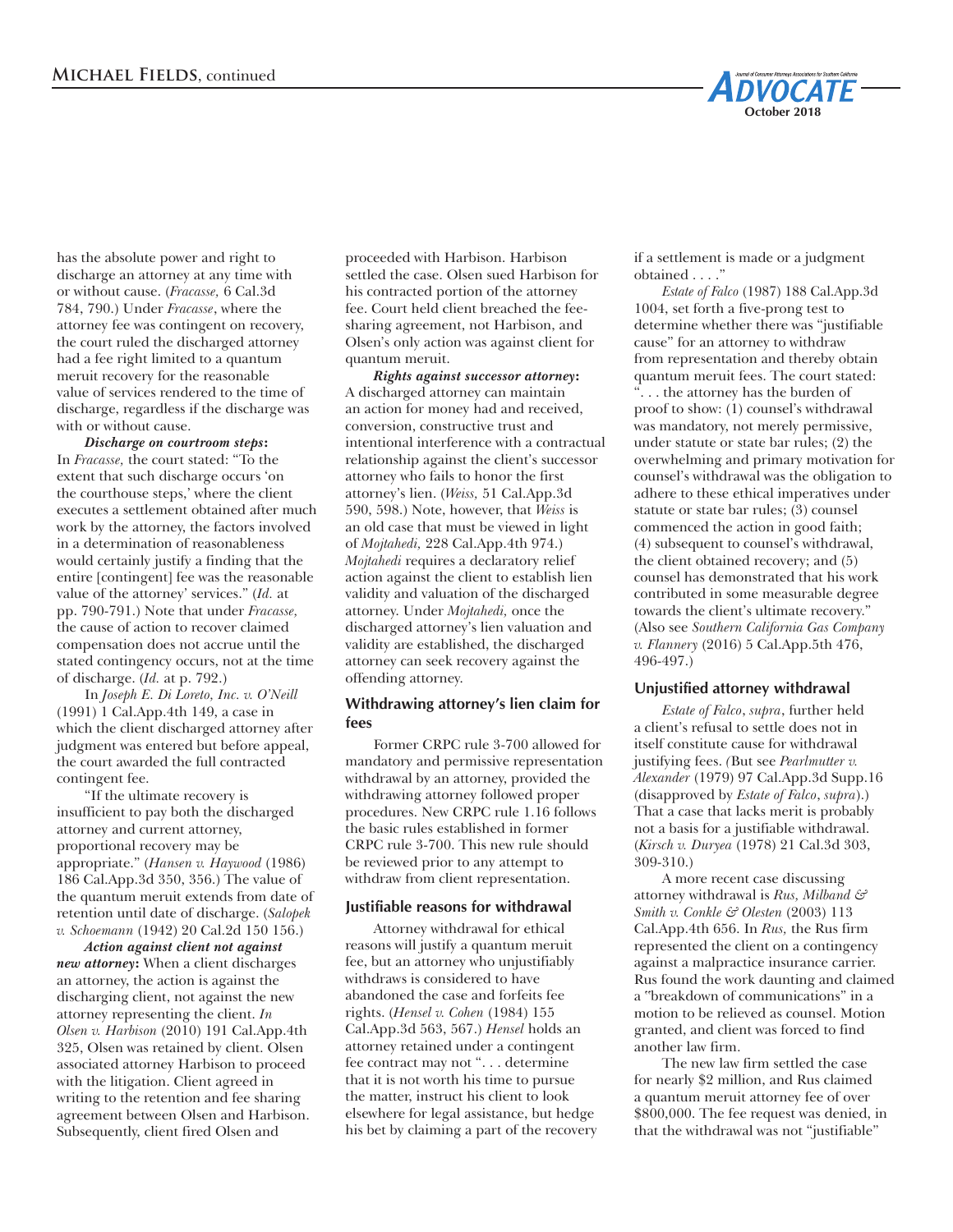to allow Rus to return and demand an attorney fee. "To allow an attorney under a contingency fee agreement to withdraw without compulsion and still seek fees from any future recovery is to shift the time, effort and risk of obtaining the recovery from the attorney, who originally agreed to bear those particular costs in the first place, to the client." (*Id.* at pp. 675-676.)

For another case regarding a withdrawing attorney's claim for attorney fees, see the complicated matter of *Duchrow v. Forrest* (2013) 215 Cal.App.4th 1359.

#### **Priority among lien claim holders**

Civil Code section 2897 deals with priority of liens. The code states: "Other things being equal, different liens upon the same property have in relevant part priority according to the time of their creation . . . ." Exceptions affecting priority in personal injury cases are the statutory lien rights given to hospitals providing emergency/hospitalization services under Civil Code section 3045.1 (Hospital Lien Act) and other *statutory* lien claimants. Otherwise, an attorney's lien has priority. (See the seminal case of *Cetenko,* 30 Cal.3d 528; see also *Wujcik v. Wujcik* (1994) 21 Cal.App.4th 1790, where the attorney and health care providers had priority liens over the judgment lien of the plaintiff 's former wife.)

For issues regarding attorney lien priority in other matters, see *Waltrip v. Kinberlin* (2008) 164 Cal.App.4th 517, which held a commercial tort claim had priority over a judgment creditor.

#### **Creating the attorney lien**

*Cappa v. F & K Rock & Sand, Inc.* (1988) 203 Cal.App.3d 172, holds an attorney's lien created at the time of execution of the contingent fee contract has priority over [non-statutory] aftercreated liens, and public policy supports the preferential treatment given to attorney liens. Also, see *Cetenko,* 30 Cal.3d 528, holding an attorney's contingent fee retainer contract either based on a percentage of recovery or calculated

hourly fees has priority over non-statutory created liens, if created prior to the creation of other liens. (See below for exception regarding priority over firstcreated medical lien.)

Although an attorney's lien on a client's case may be implied, it is wise for an attorney to place in the retainer contract an "attorney lien" provision. (See for example *County of San Bernardino v. Calderon* (2007) 148 Cal.App.4th 1103, where the attorney's effective written lien date was given priority over a hospital's statutory lien claim under Civil Code section 3045.1. The client's signing of the attorney's retainer contract *preceded* the effective statutory notice date of the hospital's statutory lien claim for emergency care, even though the emergency care was provided before the client's attorney was retained.)

A client's attorney who is substituted out of a case has a lien on the proceeds of the case. (See *Weiss,* 51 Cal.App.3d 590.) The third-party insurance carrier should be noticed by the first attorney of the lien claim. (See *Siciliano,* 62 Cal.App.3d 745.)

# **Establishing attorney lien**

To establish an attorney lien, the claiming attorney must be in privity of contract with the client. *Trimble v. Steinfeldt* (1986) 178 Cal.App.3d 646 holds an associate attorney who was to be paid on a percentage of the gross attorney employer's compensation could only seek recovery from his employer attorney. He had no lien rights against the client's recovery, as he was not in privity of contract with the client.

#### **Statutory liens have priority**

A statutory lien that is given lien priority in the statute trumps the attorney's contractual lien. (See *Cetenko,*  30 Cal.3d 528, 534: ". . . a lien created by contract and another created by statute, the text of the statute controls.")

# **Attorney liens have priority over medical liens**

Based upon public policy encouraging attorney representation of personal injury clients on a contingent basis, the attorney's lien for fees and costs has priority over medical liens. "Accordingly, as a matter of law, the amount recovered by the plaintiff in a personal injury lawsuit always goes first to satisfy the attorney lien for fees and costs before it is used to satisfy medical liens." (*Gilman v. Dalby* (2009) 176 Cal.App.4th 606, 620.) The attorney's lien priority exists even if the contingent fee retainer contract is executed after the client signs a medical lien. (*Id.* at pp. 616-617.)

**October 2018**

**DVOCATE** 

After the client's attorney's fees and costs are satisfied, medical liens must be satisfied before disbursement of funds to the client. (*Id* at p. 617.) Other than an attorney lien and *statutory* designated first liens, competing medical lien claims are prioritized based upon dates of creation. (Civ. Code, § 2897.) The client is last on the priority list.

#### **Fee priority in minor's case**

A fee dispute between attorneys involving a minor's personal injury settlement can be decided by the judge hearing the minor's compromise. The hearing is a probate matter, which the judge has power to decide. (See *Padilla v. McClellan et al.* 93 Cal.App.4th 1100.)

#### **Notice of attorney lien claim**

*Filing lien claim with court***:** There is a consensus that a notice of lien should be filed with the court, although it is not mandatory to perfect a lien. (See *Hansen v. Haywood* (1986) 186 Cal.App.3d 350, 358-359 and *Carroll,* 99 Cal.App.4th 1168, 1172.) Written notice of an attorney's lien claim for fees to the insurance carrier and to the opposing party is probably a good idea, but not mandatory. A loss of lien rights, however, is not a loss of contractual rights. (*Bree v. Beall* (1981) 114 Cal.App.3d 650.)

*Filing lien claim with third-party insurance company***:** An attorney dismissed by a client should notice the defendant's insurance carrier of the attorney's lien claim. *Siciliano,* 62 Cal.App.3d 745, overruled the tortfeasor carrier's demurrers to an action for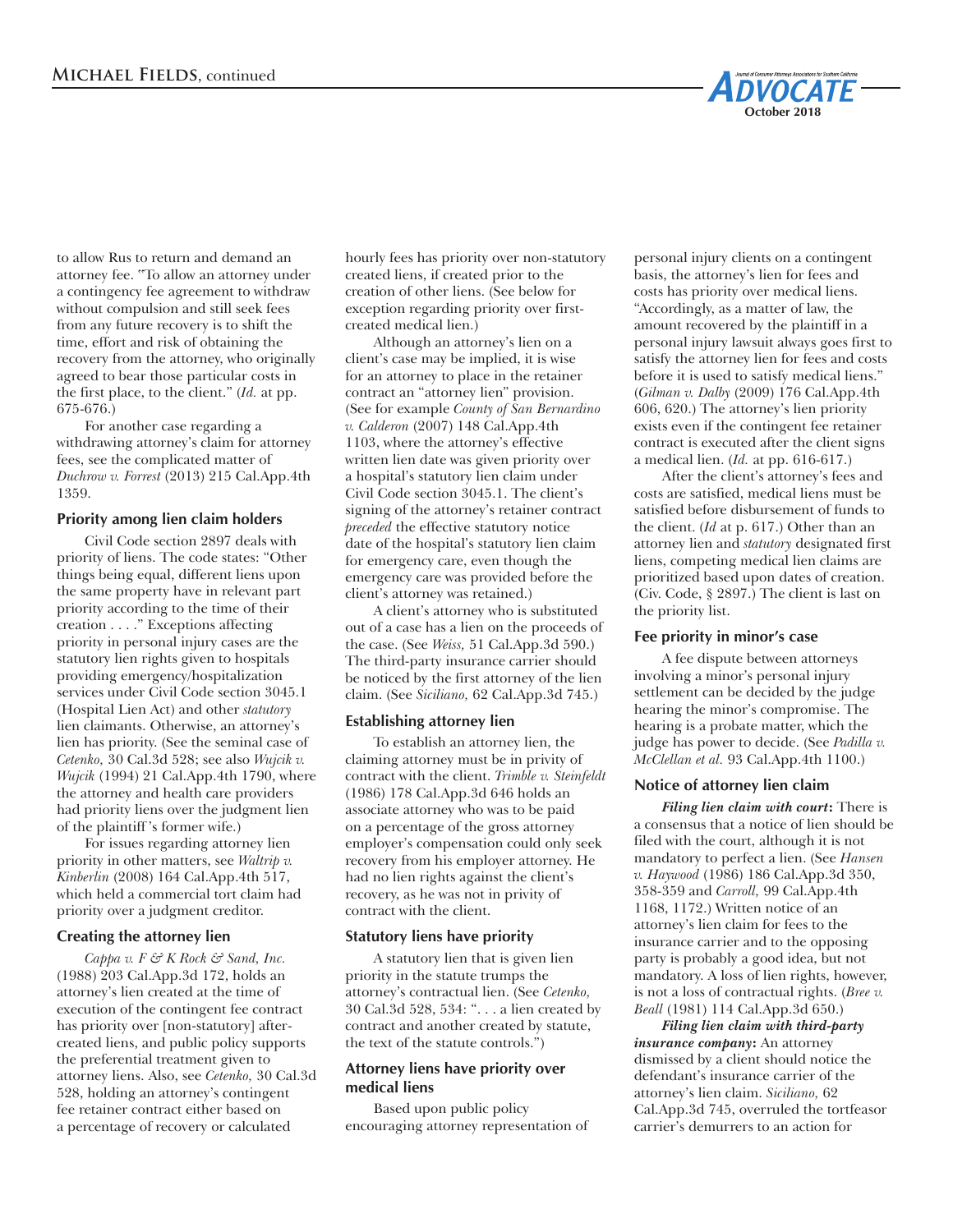

damages by a relieved attorney who, in an underlying action, noticed the carrier of his attorney lien claim and the carrier failed to pay it.

*Levin v. Gulf Insurance Group, et al.*  (1999) 69 Cal.App.4th 1282, 1287-1288 held: ". . . an insurer and the attorneys retained to defend the insureds are liable for intentional interference with the prospective economic advantage of a discharged attorney when, after receiving a notice of lien for attorney fees and costs filed in the case by the discharged attorney, they pay his former client and the latter's new attorney in settlement or in satisfaction of a judgment with knowledge of the lien."

# **Ethical considerations regarding settlement checks**

*When two attorneys are payees on a settlement check***:** Attorneys faced with the dilemma of past and current attorneys both named as payees on a settlement check should read Formal Opinion No. 2009-177 of the State Bar of California Standing Committee on Professional Responsibility and Conduct. In essence, the opinion states: (a) A former attorney with valid lien rights in the settlement proceeds does not violate former CRPC rule 4-100 dealing with depositing of settlement funds in a client trust account, if the attorney takes prompt and reasonable action to resolve the fee dispute; (b) the amount in dispute is to be deducted from the settlement proceeds, and the client's portion is promptly paid to the client in agreement with the client; and (c) the attorney has an affirmative duty to seek resolution through arbitration or interpleading the money in court, if no agreement can be reached with the client.

The final sentence of the formal opinion states: "However, the attorney is not required to endorse a settlement check that is jointly payable to him or her, the client and successor counsel pending resolution of the dispute, because doing so would extinguish the attorney's charging lien under current California law."

*In the Matter of Feldsott* (Rev. Dept. 1997) 3 Cal. State Bar Ct.Rptr. 754, 757, the bar review court found no ethical violation by a first attorney payee offering to place the disputed funds into his trust account or into a separate blocked account. Such a solution would grant the client immediate payment of the client's settlement funds.

*Second attorney's ethical requirements***:** Although some law may favor the second attorney's ability to *not* honor the first attorney's lien claim, the second attorney should be mindful of the interpreted ethical standards. Additionally, if the first attorney is required to sue the client for fees (as some cases hold), the second attorney will most likely receive the wrath of the client.

For a second attorney's ethical obligation to the client's first attorney's lien claim, see Formal Opinion No. 2008-175 of the State Bar of California Standing Committee on Professional Responsibility and Conduct. In essence, the opinion requires the second attorney to (a) disclose to the first attorney a settlement; (b) disclose the amount held in trust; (c) pay a valid lien claim, even if the client requires the attorney to withhold notification to and payment of the first attorney's lien claim; and (d) to resolve any fee disputes so long as the disputed amount remains in the second attorney's client trust account.

*New CRPC rule 1.15 creates ethical duties to lienholder***:** This new ethics rule is entitled "Safekeeping Funds and Property of Clients and *Other Persons*." [emphasis added.] The function of this ethics rule is to establish a disciplinary standard with regard to dealing with lienholders. The rule *extends* to known lienholders certain ethical duties usually owed only to a client. It matters not that the client's attorney never consented orally or in writing to pay the known lien out of settlement proceeds.

Subdivision (a) of new CRPC rule 1.15 states: "All funds received or held by a lawyer or law firm for the benefit of a client, *or other person to whom the lawyer owes a contractual, statutory, or other*  *legal duty* . . ." shall be deposited into an identifiable trust account.

Subdivision (d) of new CRPC rule 1.15 provides: "A lawyer shall:

(1) promptly notify a client or *other person* of the receipt of funds, . . . *in which the lawyer knows or reasonably should know* the client *or other person has an interest*;

\* \* \*

(4) promptly account in writing to the client or *other person* for whom the lawyer holds funds or property; \* \* \*

(7) promptly distribute, *as required by* the client or *other person*, any undisputed funds or property in the possession of the lawyer . . . that the client or *other person is entitled to receive*." [emphasis added.]

The Comment to new CRPC rule 1.15 deals with an attorney's ethical obligation to lienholders. In summary, the Comment states: (1) an attorney's duty to a lienholder depends on the relationship between the lawyer and third-party, contractual obligation or an independent statutory obligation; and (2) an attorney who violates a fiduciary duty to a third party may be subject to State Bar disciplinary action.

# **Attorney lien claim for advanced case costs**

*Advancing case costs***:** It is a rare case when a client pays case costs in personal injury matters. Most clients expect the retained attorney to advance case costs, and most attorneys routinely do so with expectation of being reimbursed from the proceeds of case recovery.

Former CRPC rule 4-210 subd. (A) (3) allows:

. . . advancing the costs of prosecuting or defending a claim or action or otherwise protecting or promoting the client's interests, the repayment of which may be contingent on the outcome of the matter. Such costs within the meaning of this subparagraph (3) shall be limited to all reasonable expenses of litigation or reasonable expenses in preparation